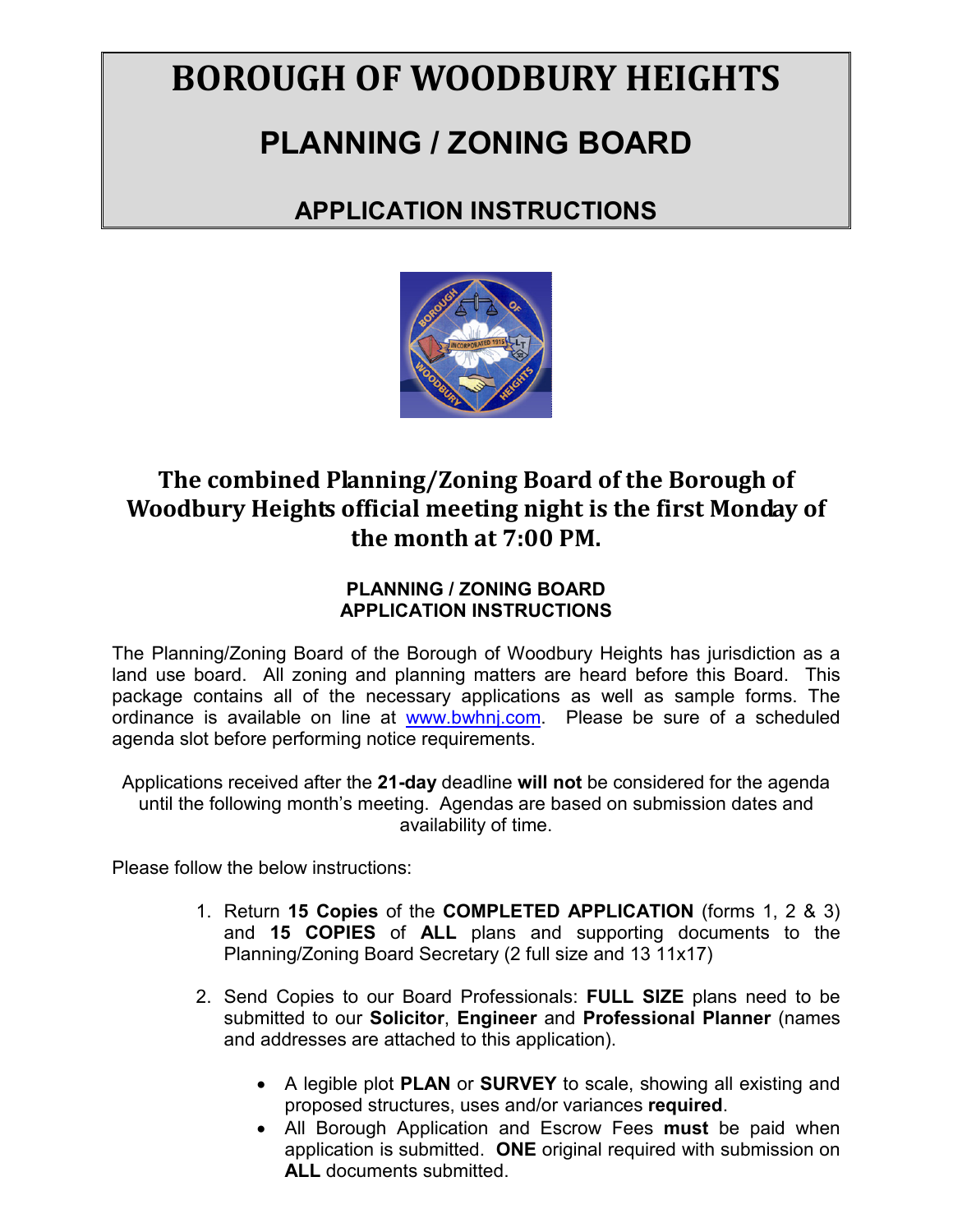**Additionally: Digital Plans are encouraged to be submitted for our record. They can also be displayed during our meeting on our screens, along with any other digital submissions or exhibits the applicant wishes to include in their presentation to the Board.** 

- 2. Proof of payment of taxes due and owing on the premises. Submit completed **FORM 4** to the **Tax Collector's Office for their signature**.
- 3. IF the applicant is a corporation or partnership, the names, addresses of all stockholders or partners owning a 10% or greater interest in said corporation or partnership shall be set forth below in accordance with P.L. 1977 Ch. 336 (use form 5). **Pursuant to NJ State Law, all corporations must be represented by legal counsel.**
- 4. **ESCROW FEES**: Complete Escrow Fee Schedule **(Form 11)** & Agreement **(Form 12)** and return checks and required paperwork to the Board Secretary with Application. Application will not be deemed complete until all escrow fees are received.
- **5. NOTICE REQUIREMENTS: SUBMIT** to the Planning/Zoning Board Solicitor **1 WEEK** prior to the hearing, the **AFFIDAVIT (Form 6)** with all attachments, **as specified in the following text and in Form 6.**

\*NOTE: if affidavit is not submitted within specified time period, application will be deemed incomplete and removed from agenda schedule\*

**→Public Notice** to appear in the South Jersey Times, the official newspaper of the municipality at least ten (10) days prior to the meeting date. (**See Form 7**)

South Jersey Times **Phone: 1-(800)-350-4169** Attn: Legal Advertising Fax: (732) 243-2718<br>161 Bridgeton Pk., Bldg. E Email: SJTLegalAds ( Bridgeton, NJ 08062

Email: SJTLegalAds@njadvancemedia.com

→**Public Notice to all affected property owners** within **200 feet** of subject property shall be given at least ten (10) days prior to the meeting **(Form 8)**

The certified property owners' list can be obtained through the Municipal Clerk. The cost for the list is \$10.00. **(Form 10)**

- Notice shall be given to the owners of all real property shown on the current tax duplicate, located within 200 feet in all directions of the property which is the subject of the hearing by serving the owner, or his/her agent in charge of the property or any member of the property owner's family over 14 years of age residing in said property, or by mailing a copy of the notice by certified mail to the property owner at his address as shown on the current tax duplicate. Notice to a partnership may be made by service upon any partner. Notice to a corporation or LLC may be made by service upon its president, vice president, secretary, manager or other person authorized by appointment or by law to accept service on behalf of the corporation or LLC.
- Notice of all hearings involving property located within 200 feet of an adjoining municipality shall be given by personal service or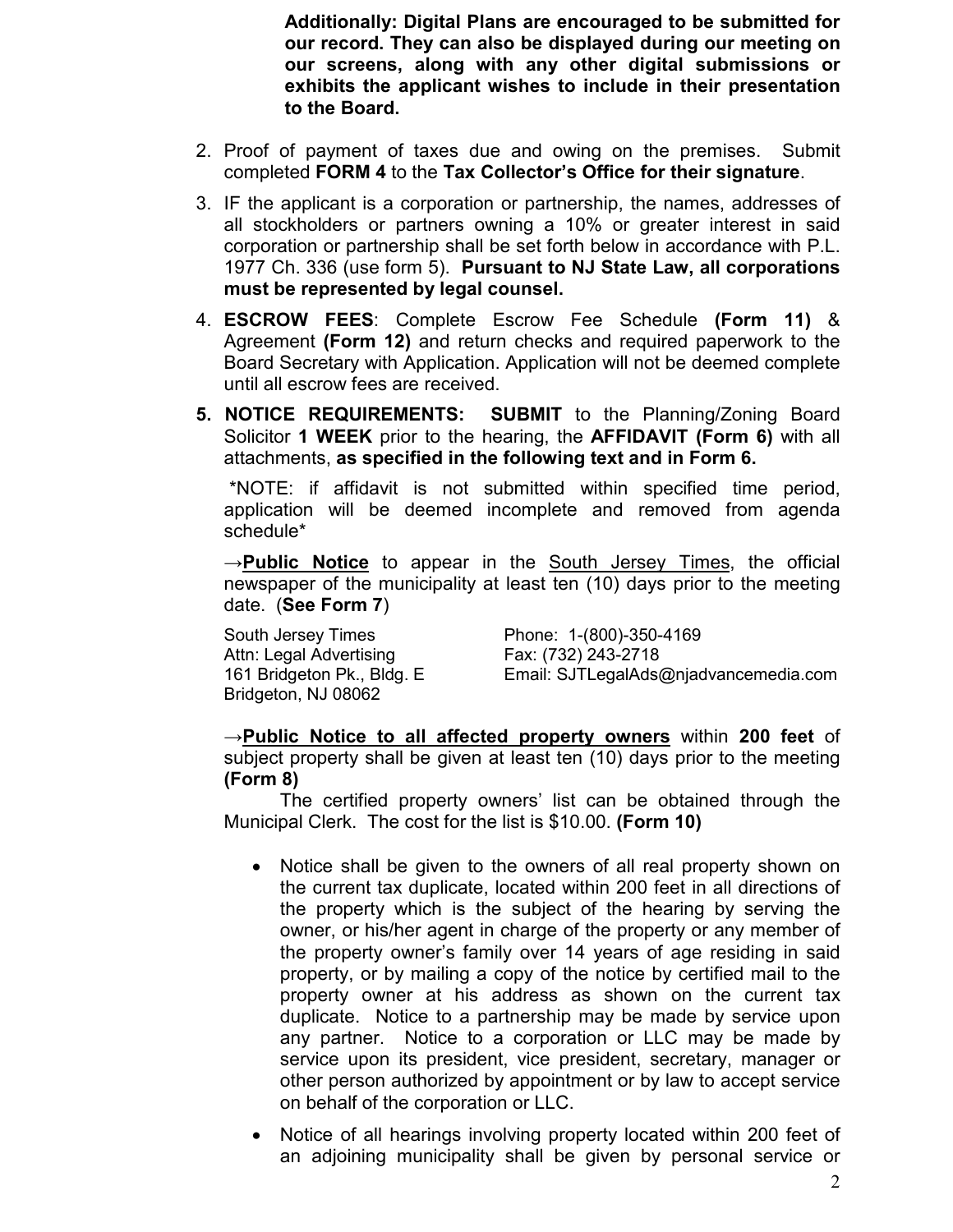certified mail to the Clerk of such municipality. **If the property is located within 200 feet of an adjoining municipality, a list of all property owners must be obtained from the Administrative Officer of the adjoining municipality.**

- Notice shall be given by personal service or certified mail to the Gloucester County Planning Board of a hearing involving property adjacent to an existing County road or proposed County road shown on the official County map or on the official County Master Plan or a hearing involving property situated within 200 feet of a municipal boundary. **(use Form 9)**
- Notice shall be given by personal service or certified mail to the Commissioner of Transportation of the State of New Jersey of a hearing involving property adjacent to a state highway:

New Jersey Department of Transportation 3096 Church Road Mt. Laurel, NJ 08054-3403 Phone: 609-866-4914 (Robert Lee)

- Notice shall be given by personal service or certified mail to the New Jersey State Planning Commission of a hearing involving property which exceeds 150 acres or 500 dwelling units. The notice shall include a copy of any maps or documents required to be on file pertaining to the application.
- Notice shall be given to all utilities or other public entities as set out or attached to the Certified Property Owner's list.

■**All** notices as listed shall be given at least ten (10) days prior to the date fixed for the hearing. All notices required shall state the date, time and place of the hearing, the nature of the matters to be considered, identification of the property involved in the hearing by street address, if any, or by reference to the block and lot numbers as shown on the current tax duplicate in the County Assessor's office and the location and times at which the maps and documents in support of the application are available.

- 1. A copy of the conditional contract or agreement of sale related to the application must be filed with the application, if applicable.
- 2. An application must be filed with the Gloucester County Planning Department.
- 3. Applications for other outside agency approvals must also be filed (i.e. Gloucester County Soil Conservation)

It is the applicant's responsibility to complete all of these steps. Forms and applications can be found attached to this letter. If you have any questions on any of these procedures, please contact the Planning Board Secretary at **(856) 848-2832 ext. 10** or email to **planning@bwhnj.com**

**Please note that appointments can be arranged by calling the number above.**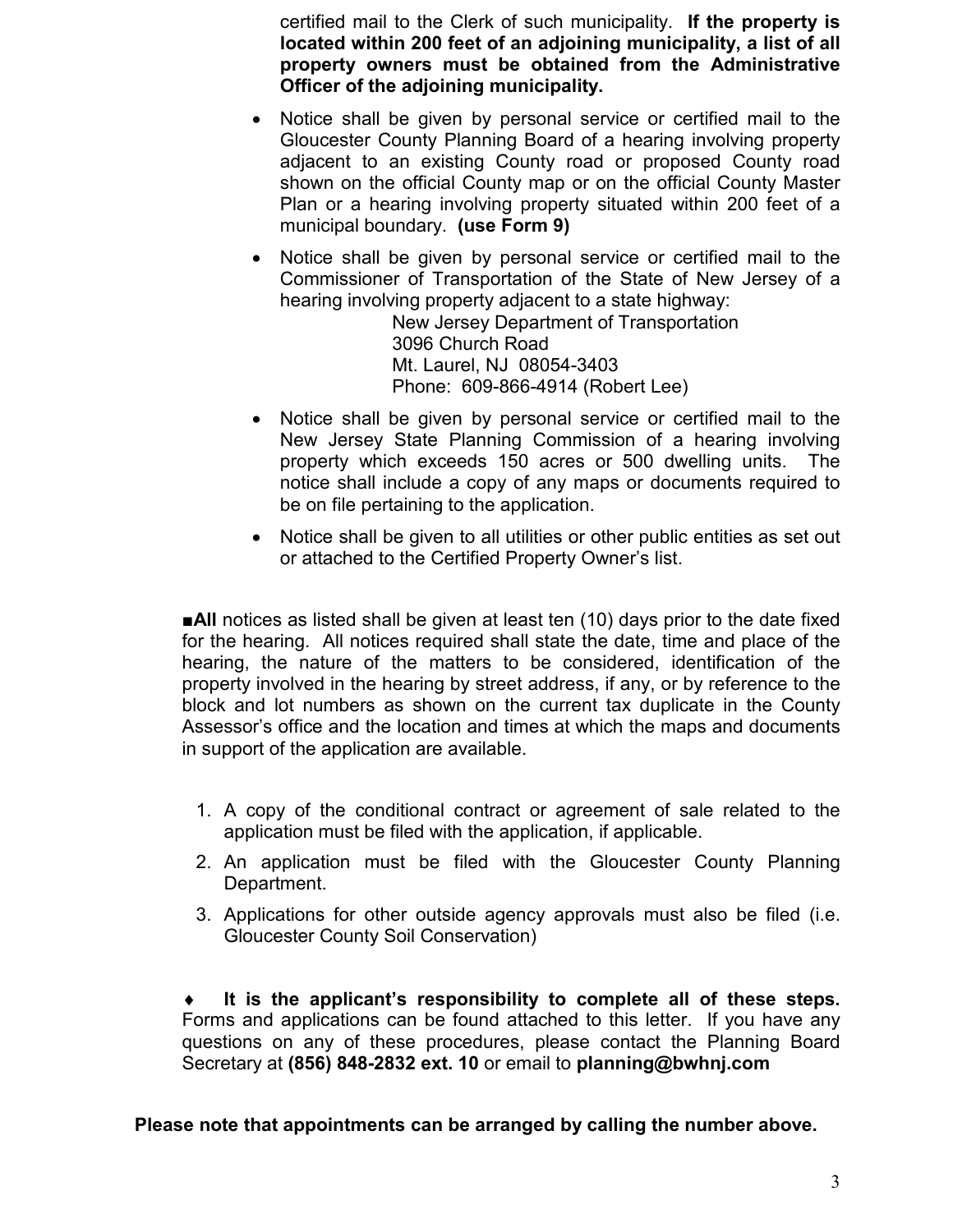### **(FORM 1) BOROUGH OF WOODBURY HEIGHTS PLANNING / ZONING BOARD APPLICATION**

| APPLICATION NUMBER: University of APPLICATION                           |              |                                                      |  |  |
|-------------------------------------------------------------------------|--------------|------------------------------------------------------|--|--|
| Please check all that apply:                                            |              |                                                      |  |  |
| ____ Subdivision     ___ Use Variance                                   |              | ___ Appeal                                           |  |  |
| ____ Major                                                              |              | ___ Conditional Use ___ Concept Design               |  |  |
| ____ Minor                                                              | ___ Variance | Site Plan Review Waiver                              |  |  |
| ____ Site Plan                                                          |              | Site Plan Review _______ Sketch Plat Review/Informal |  |  |
| <b>With Bulk Variances</b>                                              |              |                                                      |  |  |
| <b>APPLICANT INFORMATION:</b>                                           |              |                                                      |  |  |
|                                                                         |              |                                                      |  |  |
|                                                                         |              |                                                      |  |  |
|                                                                         |              |                                                      |  |  |
|                                                                         |              |                                                      |  |  |
| Are you the Owner of the Property (If no, please complete below): $YES$ |              | <b>NO</b>                                            |  |  |
|                                                                         |              |                                                      |  |  |
|                                                                         |              |                                                      |  |  |
| <b>EMAIL ADDRESS:</b>                                                   |              |                                                      |  |  |
| <b>LAND INFORMATION:</b>                                                |              |                                                      |  |  |
| <b>STREET ADDRESS:</b>                                                  |              |                                                      |  |  |
| Block:                                                                  | Lot:         | Plate:                                               |  |  |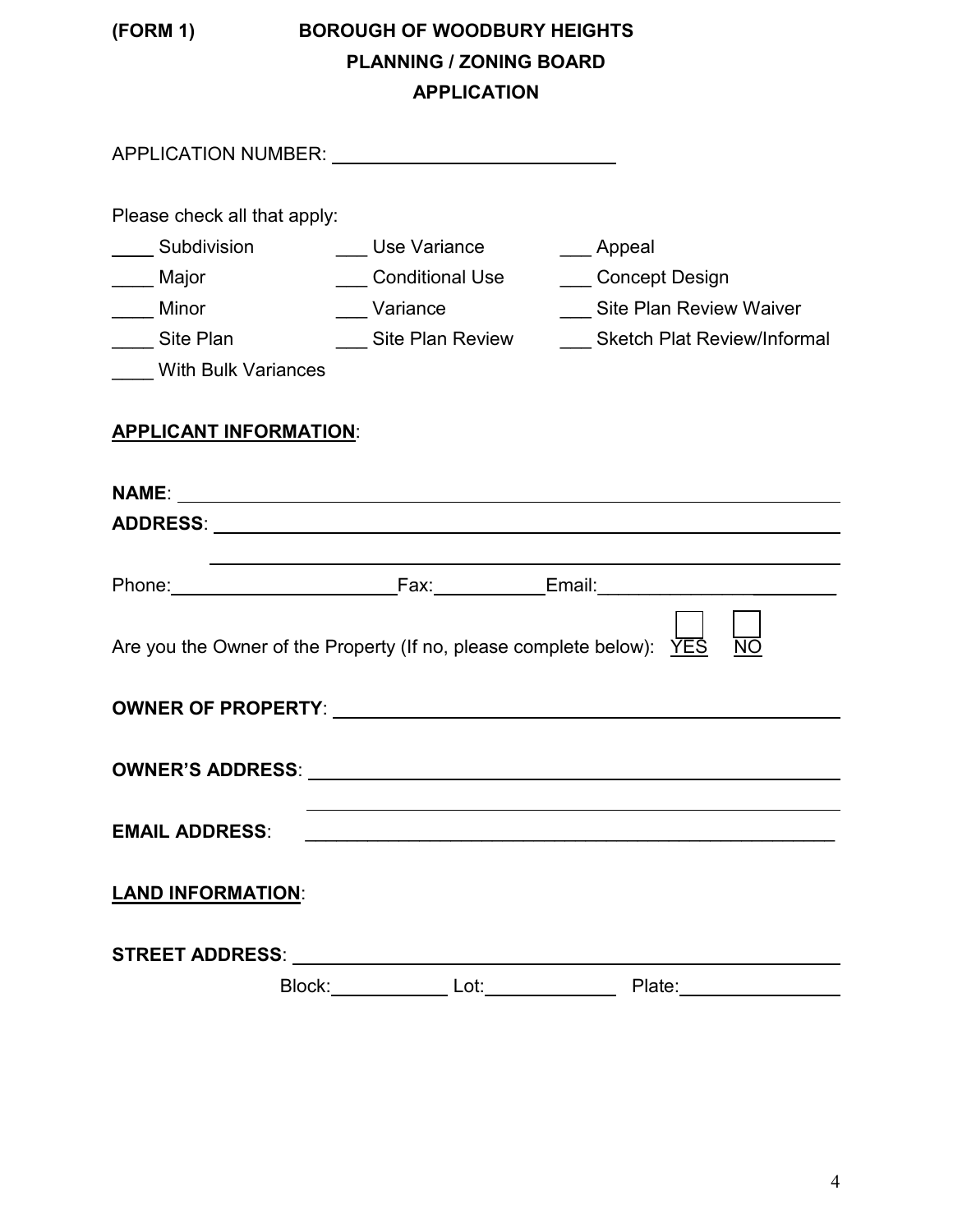### **(FORM 2)**

|                                                                                                                | Current Zoning: ________________________________Current Use: ___________________ |
|----------------------------------------------------------------------------------------------------------------|----------------------------------------------------------------------------------|
|                                                                                                                |                                                                                  |
|                                                                                                                | (For purpose of subdivision)                                                     |
|                                                                                                                |                                                                                  |
| <b>PROPOSED IMPROVEMENTS:</b>                                                                                  |                                                                                  |
|                                                                                                                |                                                                                  |
|                                                                                                                |                                                                                  |
|                                                                                                                | Purpose of Application: National Action of Application:                          |
|                                                                                                                |                                                                                  |
| <b>ATTORNEY:</b>                                                                                               |                                                                                  |
|                                                                                                                |                                                                                  |
|                                                                                                                |                                                                                  |
|                                                                                                                |                                                                                  |
|                                                                                                                |                                                                                  |
| <b>PLAN DESIGNER:</b>                                                                                          |                                                                                  |
| Name: 2008 2010 2020 2021 2022 2023 2024 2022 2022 2023 2024 2022 2023 2024 2022 2023 2024 2022 2023 2024 2022 |                                                                                  |
|                                                                                                                |                                                                                  |
|                                                                                                                |                                                                                  |
|                                                                                                                |                                                                                  |
| List any materials and/or maps accompanying this application:                                                  |                                                                                  |
|                                                                                                                |                                                                                  |
|                                                                                                                | ence the contract of the second to The Depart Francesco                          |

\_\_\_\_\_\_\_ Full Size Plans have been delivered to The Board Engineer, Planner & Solicitor (Page 16).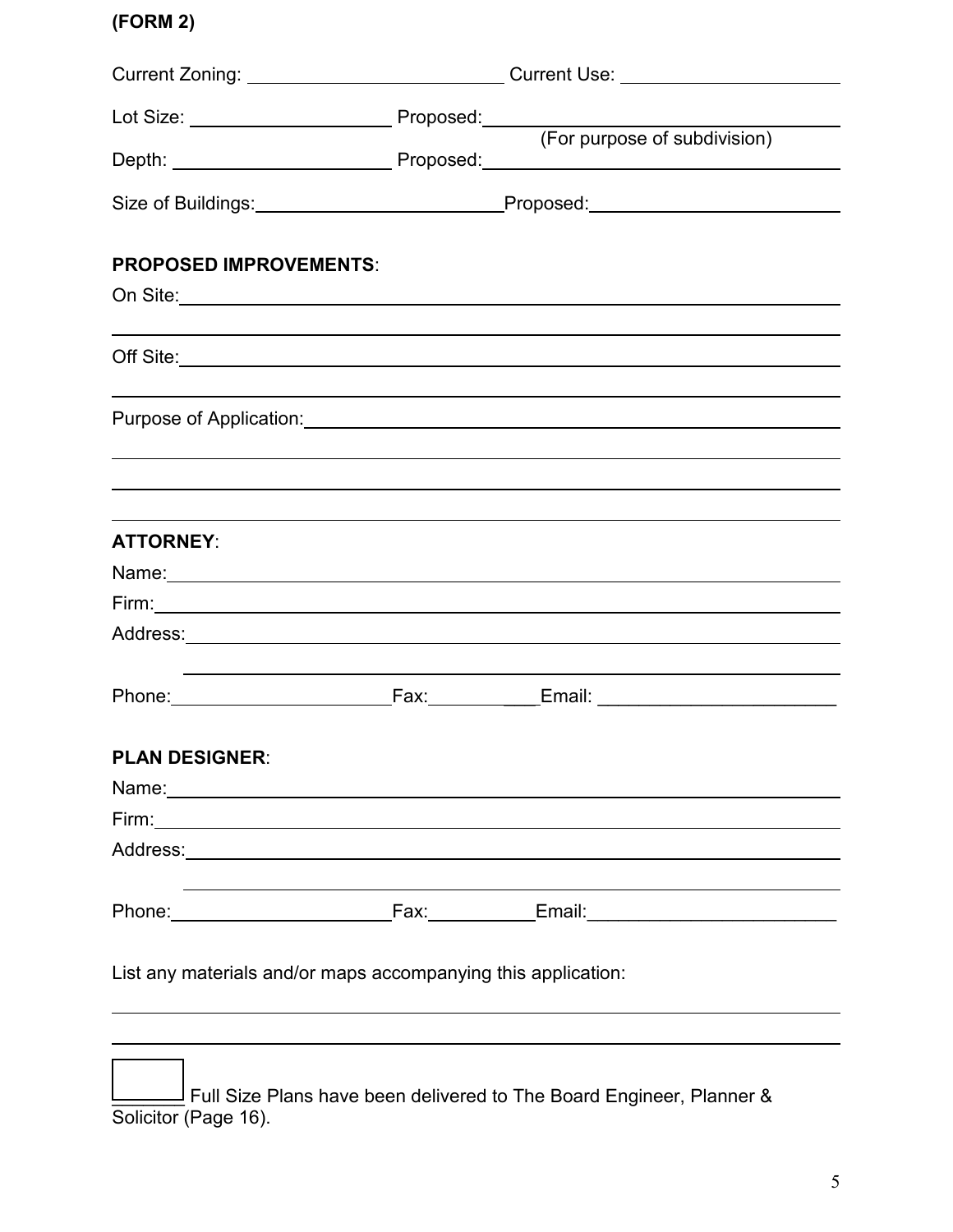I certify that all of the information contained in this application is true, to the best of my knowledge. I know that I am subject to punishment if any information is willfully false; I further agree to pay all reasonable cost for professional review of this application and for any inspections of any improvements.

|                                                                         | (Signature of Applicant)                                                                                                                                                 |
|-------------------------------------------------------------------------|--------------------------------------------------------------------------------------------------------------------------------------------------------------------------|
|                                                                         |                                                                                                                                                                          |
|                                                                         | (Print or Type)                                                                                                                                                          |
| application:                                                            | *If the applicant is not the owner of the property, have the owner sign the consent<br>below or file with the application a letter signed by the owner consenting to the |
| $\overbrace{\hspace{2.5cm}}^{2}$ , 2 $\overbrace{\hspace{2.5cm}}^{2}$ . | The foregoing application is hereby consented to this ___________________day of                                                                                          |
| (Signature of Owner)                                                    | (Owner's name printed or typed)                                                                                                                                          |
|                                                                         |                                                                                                                                                                          |
| <b>Signature of Notary</b>                                              |                                                                                                                                                                          |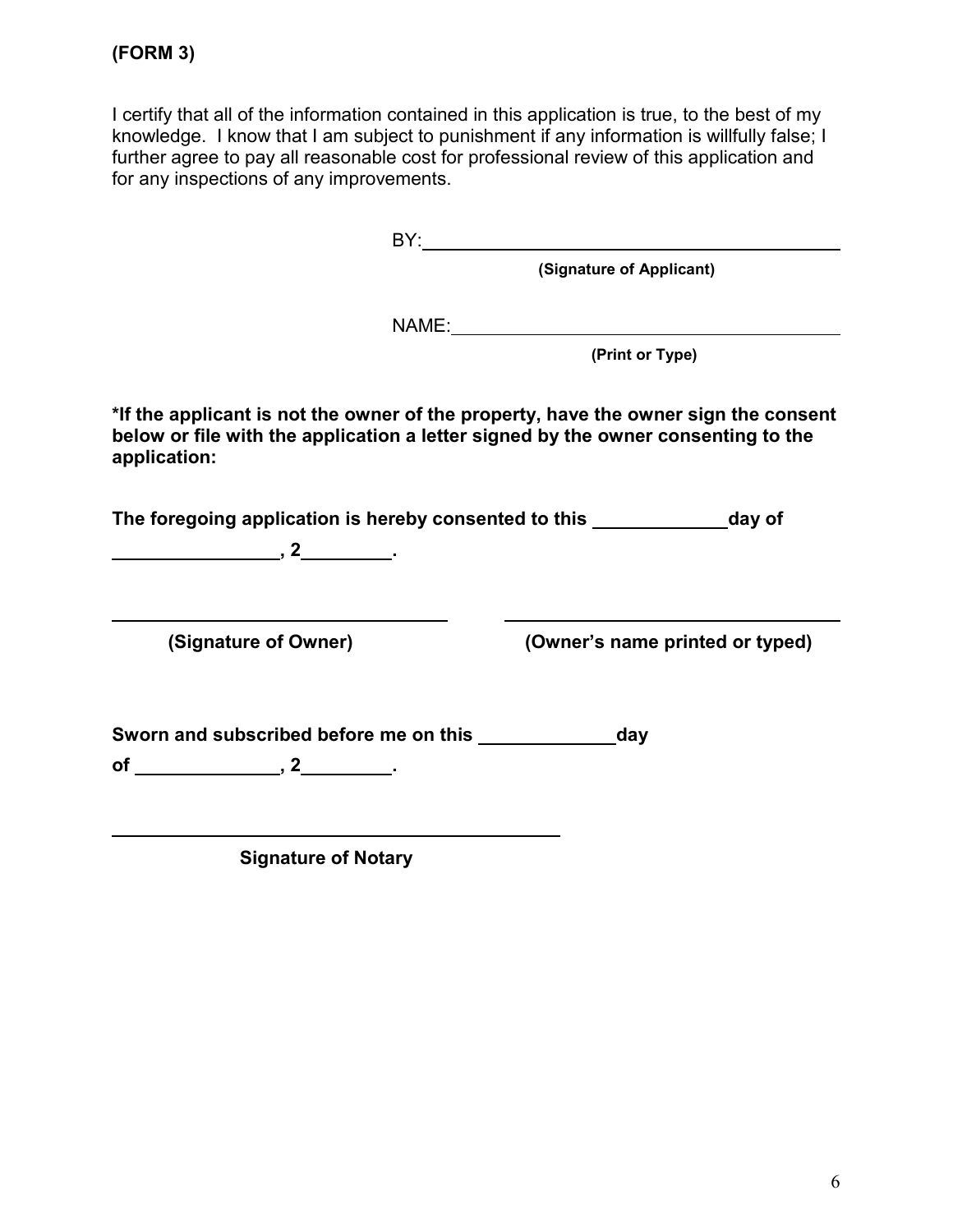**(FORM 4)**

### **BOROUGH OF WOODBURY HEIGHTS**

### **TAX VERIFICATION**

| Section I (to be completed by the applicant):                   |                                                                                                                                                                                                                                |  |  |
|-----------------------------------------------------------------|--------------------------------------------------------------------------------------------------------------------------------------------------------------------------------------------------------------------------------|--|--|
| <u> 1989 - Johann Barn, fransk politik amerikansk politik (</u> | of<br><u> 1980 - Jan Samuel Barbara, martin d</u>                                                                                                                                                                              |  |  |
|                                                                 | is making application to the Woodbury Heights Planning/Zoning Board for Block____                                                                                                                                              |  |  |
|                                                                 |                                                                                                                                                                                                                                |  |  |
|                                                                 | The owner of record is example to the contract of the contract of the contract of the contract of the contract of the contract of the contract of the contract of the contract of the contract of the contract of the contract |  |  |
|                                                                 |                                                                                                                                                                                                                                |  |  |
| assessments due.                                                | I acquired an interest in this property on _______________________________. I ask<br>the tax collector to determine whether there are any delinquent taxes and/or                                                              |  |  |
| Date                                                            | <b>Applicant's Signature</b>                                                                                                                                                                                                   |  |  |
|                                                                 | Section II (to be completed by the Tax Collector):                                                                                                                                                                             |  |  |
| I find that:                                                    | All taxes due have been paid<br>All assessments due have been paid<br>The following are delinquent and past due:                                                                                                               |  |  |
|                                                                 |                                                                                                                                                                                                                                |  |  |

Tax Collector's Signature Date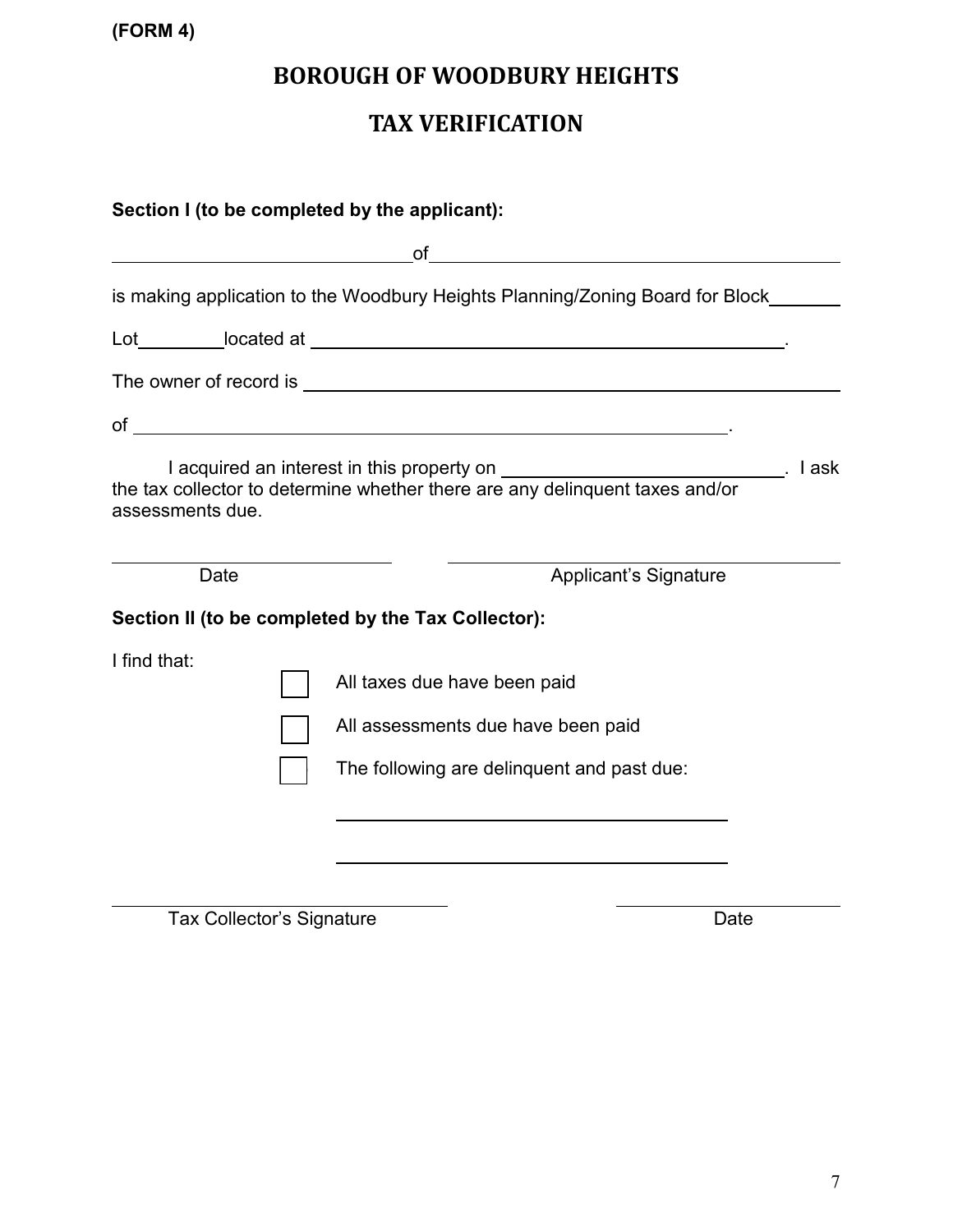**(FORM 5)**

### **CORPORATE APPLICANTS ONLY**

#### **DISCLOSURE STATEMENT**

Pursuant to N.J.S.A 40:55D-48.1, the names and addresses of all persons owning 10% of the stock in a corporate applicant or 10% interest in any partnership applicant must be disclosed. In accordance with N.J.S.A. 40:55.2, that disclosure requirement applies to any corporation or partnership which owns more than 10% interest in the applicant followed up the chain of ownership until the names and addresses of the non-corporate stockholders and partners exceeding the 10% ownership criterion have been disclosed.

| _Interest (%)_____________ |
|----------------------------|
|                            |
| _Interest (%)_____________ |
|                            |
|                            |
|                            |
|                            |
|                            |

(Attach pages if necessary to fully comply)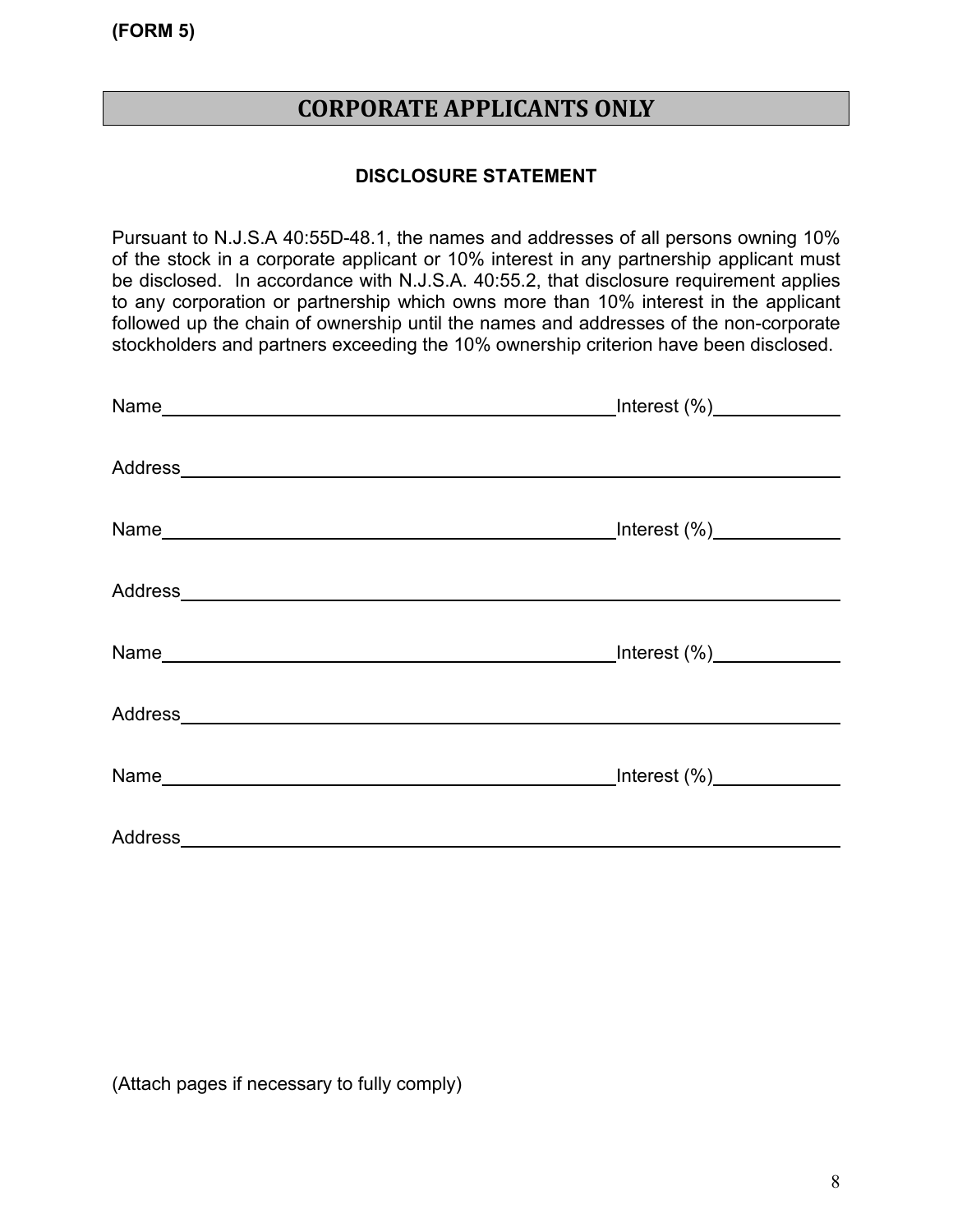### **AFFIDAVIT OF SERVICE**

#### STATE OF NEW JERSEY COUNTY OF GLOUCESTER

**EXECUTE:** being duly sworn according to law upon his/her oath, deposes and says:

1. I am the applicant in this matter; a public hearing is schedule for

approval before the Borough of Woodbury Heights Planning/Zoning Board.

- 2. On \_\_\_\_\_\_\_\_\_\_\_\_\_\_\_\_\_\_\_\_\_\_\_\_\_\_\_\_\_\_\_\_\_, which was at least ten (10) days prior to the hearing, I gave personal notice to all owners of property situated within or without this municipality, as shown on the Certified Tax List whose properties are located within 200 feet of the subject property, by certified mail to the address shown on said list. Copies of the registered receipts are attached hereto and marked **"EXHIBIT A"**.
- 3. Notices are also served on:
	- $a.$   $\Box$  The Clerk of the Borough of Woodbury Heights
	- b. **The Gloucester County Planning Board**
	- c.  $\mathrel{\mathop{\bigsqcup}}$  The Department of Transportation
	- d. ( ) The Clerk of Adjoining Municipalities

Copy of all said notices are attached hereto and marked **"EXHIBIT B"**.

- 4. Notice was also published in the South Jersey Times, the official newspaper of the municipality as required by law. Attached is a copy of the proof of publication of notice, which is marked **"EXHIBIT C"**.
- 5. Attached to this affidavit and marked **"EXHIBIT D"** is a list of owners of property within 200 feet of the affected property who were served, showing the lot and block numbers of each property as same appear on the municipal tax map and certified by the Municipal Tax Assessor.

(Signature of Applicant)

Sworn and subscribed to before me this

day of , 2 .

(Signature of Notary)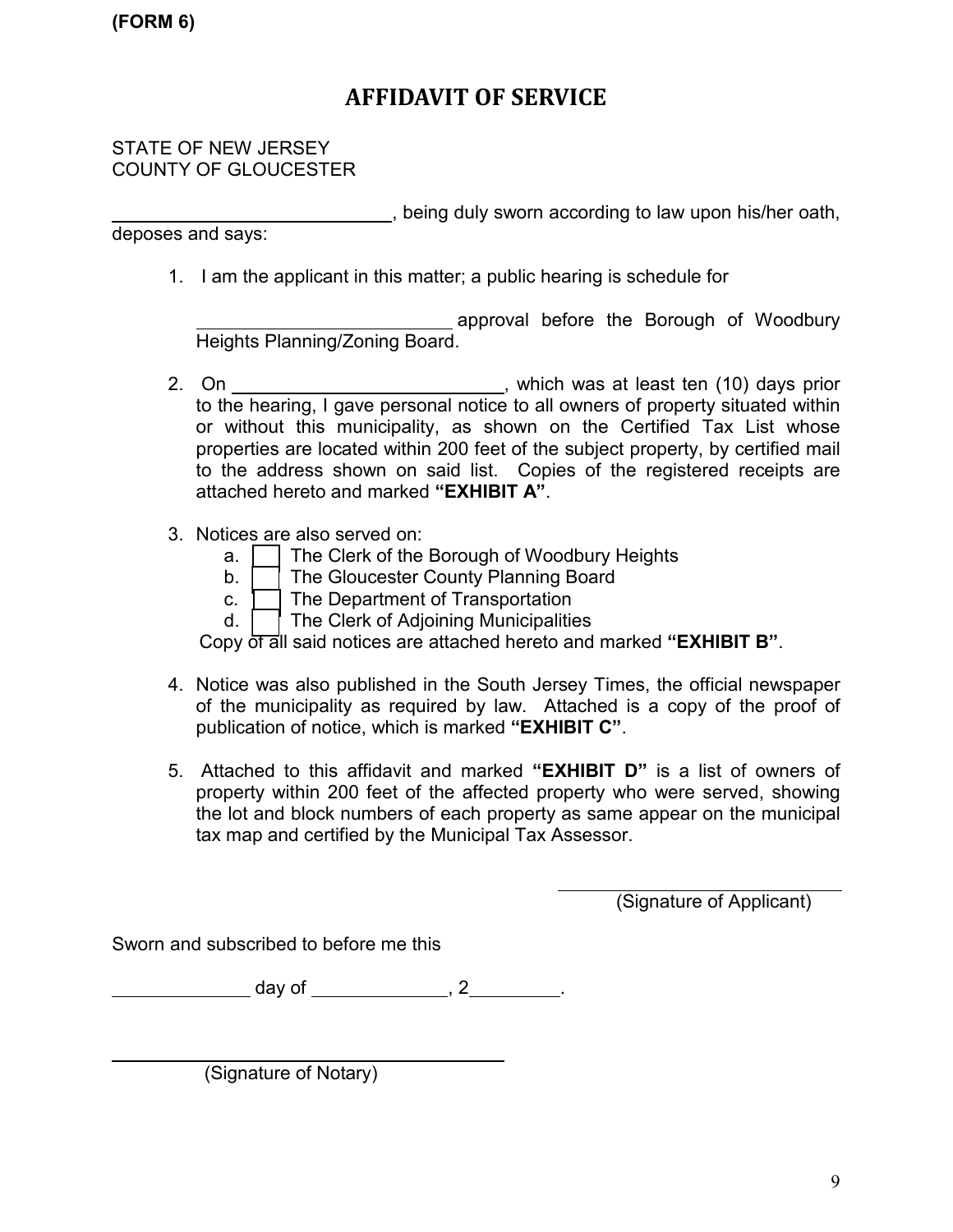### **(FORM 7) EXAMPLE OF NEWSPAPER NOTICE**

#### **PUBLIC NOTICE OF HEARING**

A public hearing will be held by the Planning/Zoning Board of the Borough of Woodbury Heights on Monday, \_\_\_\_\_\_\_\_\_\_\_\_\_\_\_\_\_\_\_\_\_\_\_\_\_\_\_ at 7:00 PM in the Woodbury Heights Municipal Building, 500 Elm Avenue, Woodbury Heights, NJ 08097.

The object of the hearing will be to consider \_\_\_\_\_\_\_\_\_\_\_\_\_\_\_\_\_\_\_\_\_\_\_\_\_\_\_\_\_\_\_\_\_\_

The property affected is known as Block\_\_\_\_\_\_\_Lot \_\_\_\_\_\_\_\_\_\_on the tax map of the Borough of Woodbury Heights.

Any person interested in the application can be heard at the public hearing referred to above.

You are not required to appear at the hearing unless you wish to object to the action desired by the appellant.

All documents related to this application may be inspected by the public between the hours of 8:30 AM and 4:30 PM Monday thru Thursday at the Woodbury Heights Municipal Building, 500 Elm Avenue, Woodbury Heights, NJ. 08097

(Applicant's Name)

(Address)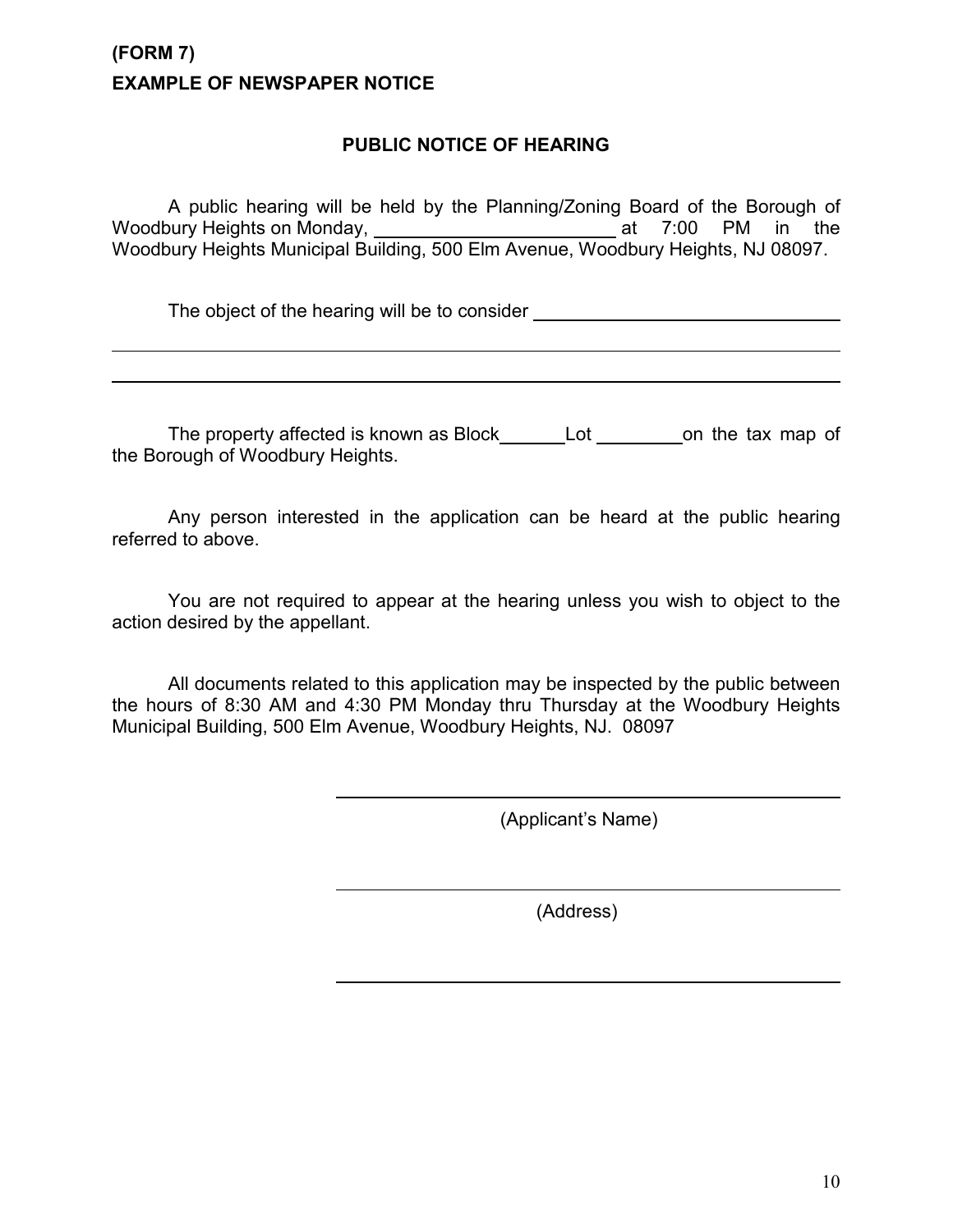### **(FORM 8) EXAMPLE OF NOTICE TO PROPERTY OWNERS**

#### **NOTICE OF HEARING**

Take notice that a public hearing will be held before the Planning/Zoning Board of the Borough of Woodbury Heights, at the municipal building, 500 Elm Avenue, Woodbury heights, New Jersey, on \_\_\_\_\_\_\_\_\_\_\_\_\_\_\_\_\_\_\_\_\_\_\_\_7:00 PM on the following application:

| Applicant:                |  |
|---------------------------|--|
| <b>Property Effected:</b> |  |

Aka Block , Lot , Plate

Nature of Application: <u>Nature of Application:</u> Nature of Application:

A copy of this application and of the map of the minor subdivision is currently on file at the office of the Planning/Zoning Board Secretary located at the Municipal Building, 500 Elm Avenue, Woodbury Heights, New Jersey. This information may be inspected during regular business hours.

You are being advised of this hearing because you are an owner of property within 200 feet and are required to be notified according to the law.

You are not required to appear at this hearing unless you wish to object to the action desired by the applicant.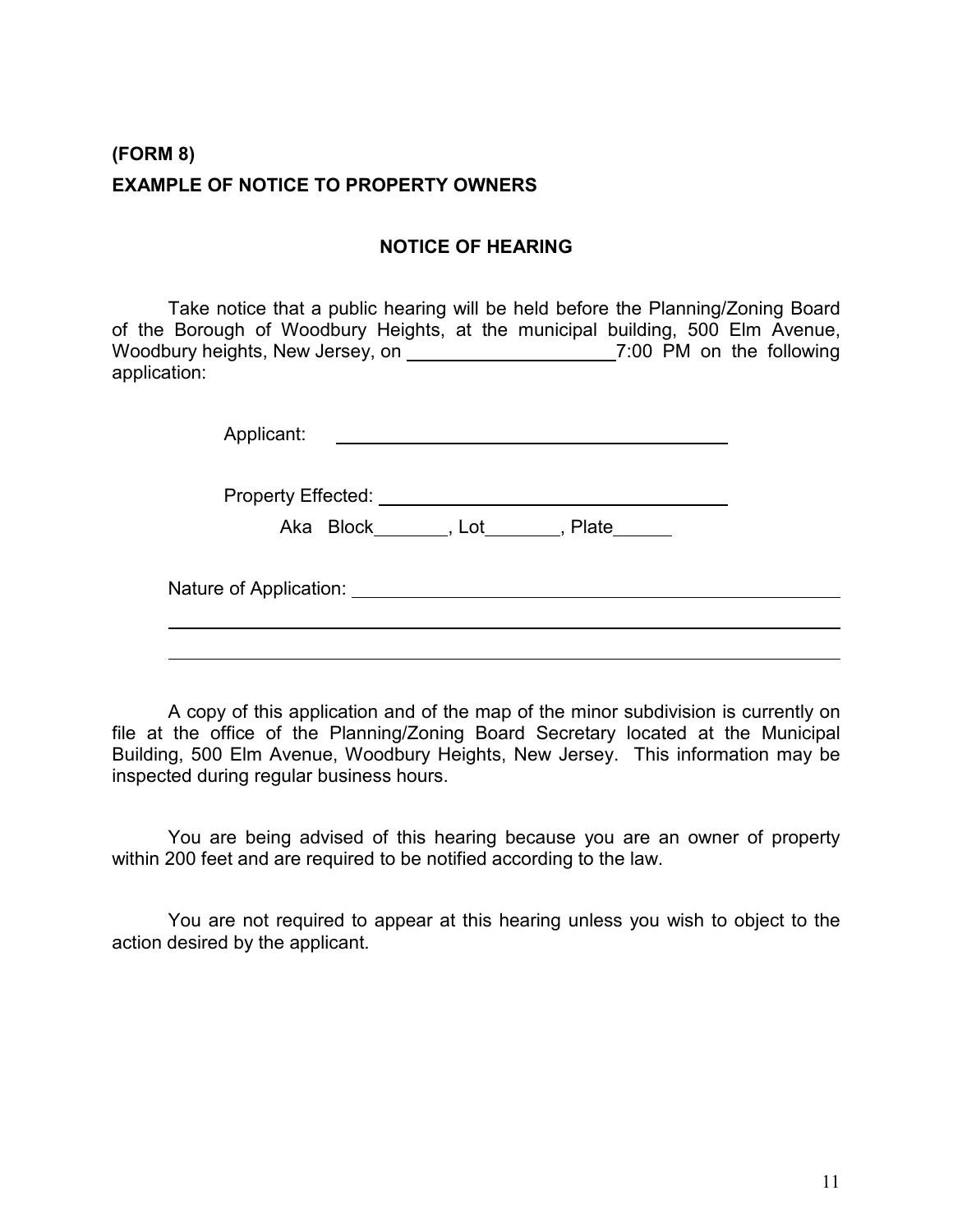### **NOTICE OF HEARING TO THE COUNTY PLANNING BOARD**

TO: Gloucester County Planning Board 1200 North Delsea Drive Clayton, NJ 08312

PLEASE TAKE NOTICE:

That , the undersigned has applied to the Combined Planning and Zoning Board of the Borough of Woodbury Heights for relief from the Zoning Ordinance to permit:

at

on Lot(s)\_\_\_\_\_\_\_\_\_\_\_\_\_\_\_\_\_\_\_\_\_\_\_and Block(s)\_\_\_\_\_\_\_\_\_\_\_\_\_\_\_\_\_\_\_\_\_\_\_\_\_\_, of the tax maps of Woodbury Heights, which property fronts upon a County road, or adjoins County owned property, or is within two hundred (200) feet of a municipal boundary. A hearing in this matter will be held at PM on , 20 in the Municipal Building in the Borough of Woodbury Heights.

Signature Date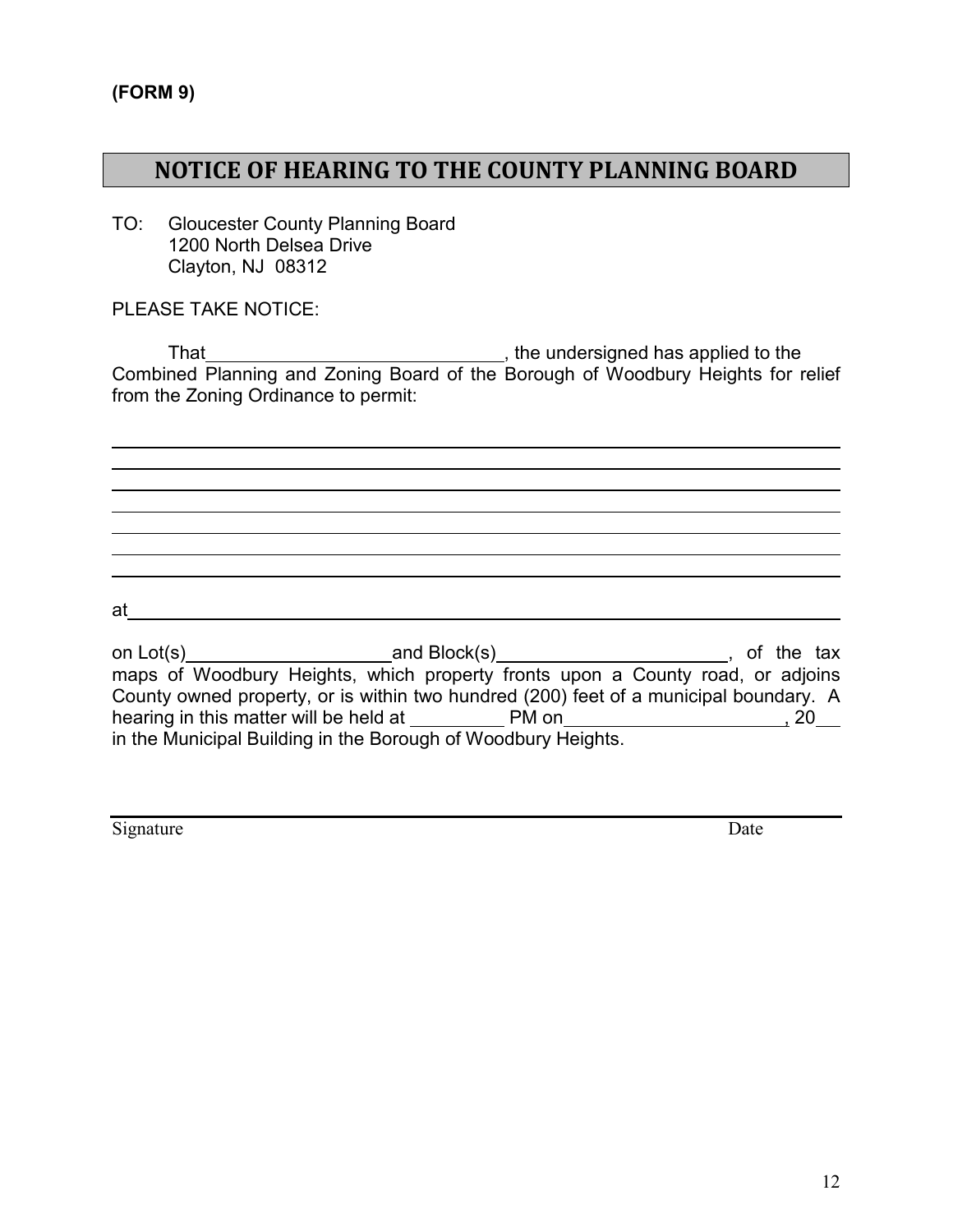### AFFIDAVIT OF OWNERSHIP FOR COUNTY MUST BE COMPLETED AND RETURNED WITH NOTICE

- 1. Name of Company/Organization:
- 2. Is Company a Corporation?
- 3. Name of State where Incorporated:
- 4. Is Company a Partnership?

PLEASE LIST ANY AND ALL INDIVIDUALS WHO ARE OWNERS (FULL OR PART) OF THE COMPANY/ORGANIZATION AND IF A NON-PROFIT ORGANIZATION, PLEASE LIST ALL BOARD MEMBERS.

Name **Address** Address **Name** Title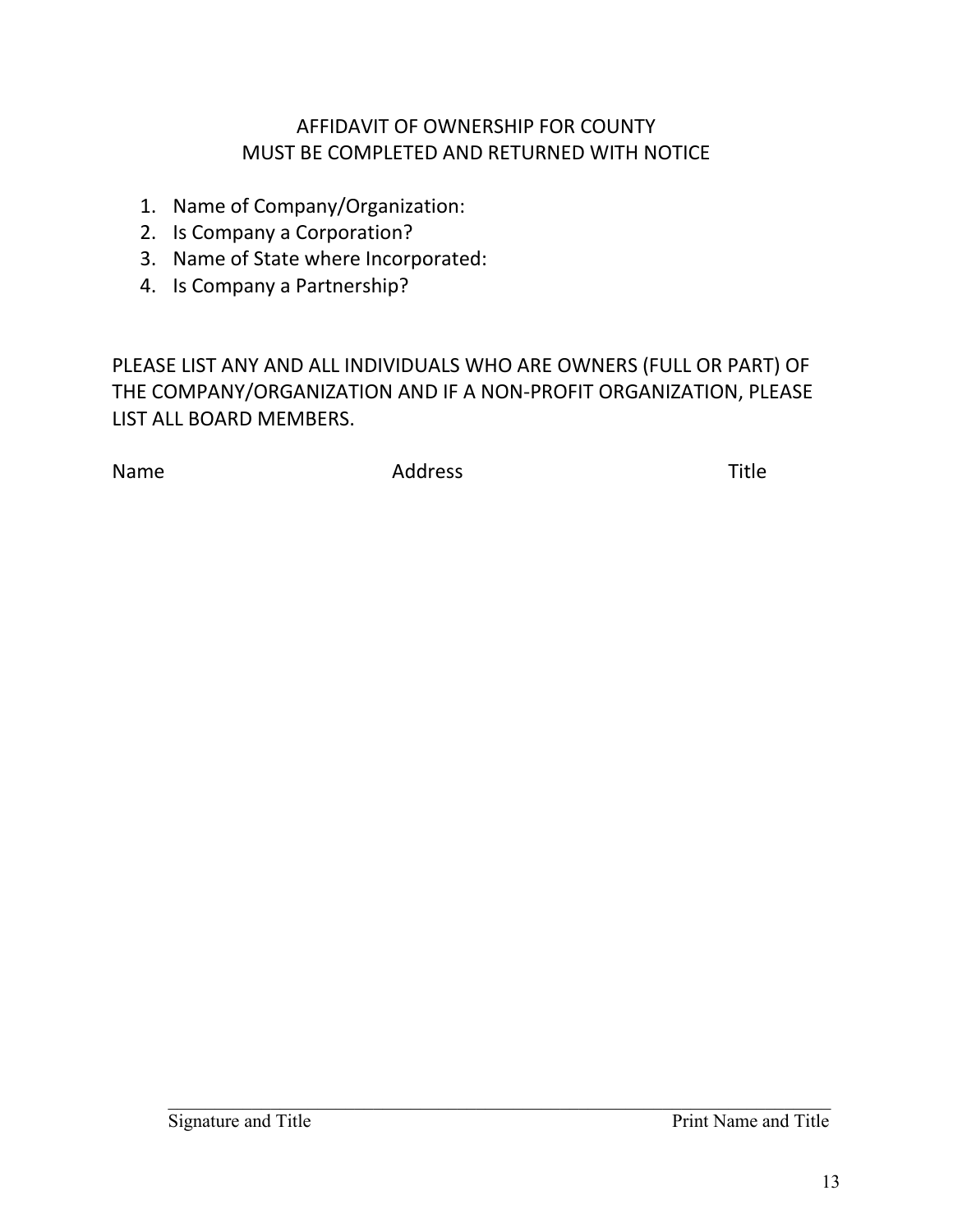#### **(FORM 10)**

#### REQUEST FOR CERTIFIED LIST OF PROPERTY OWNERS

I, \_\_\_\_\_\_\_\_\_\_\_\_\_\_\_\_\_\_\_\_\_\_\_\_\_\_\_\_\_\_\_, make application for a certified list of property owners within 200 feet of the following block and lot:

| Block: | -4.<br>ັ. |
|--------|-----------|
|        |           |

By: \_\_\_\_\_\_\_\_\_\_\_\_\_\_\_\_\_\_\_\_\_\_\_\_\_\_\_\_\_\_\_\_\_\_

(Name of applicant)

 $\overline{\phantom{a}}$  , and the set of the set of the set of the set of the set of the set of the set of the set of the set of the set of the set of the set of the set of the set of the set of the set of the set of the set of the s (address for form to be mailed to)

 $\overline{\phantom{a}}$  , and the set of the set of the set of the set of the set of the set of the set of the set of the set of the set of the set of the set of the set of the set of the set of the set of the set of the set of the s

Phone Number: example of the Fax Number:

\*All requests must be accompanied by a **\$10.00 fee** to **"The Borough of Woodbury Heights"** to be processed. Note: fee is charged per block and lot

Deliver request to: Shannon Elton, Municipal Clerk Borough of Woodbury Heights 500 Elm Avenue Woodbury Heights, NJ 08097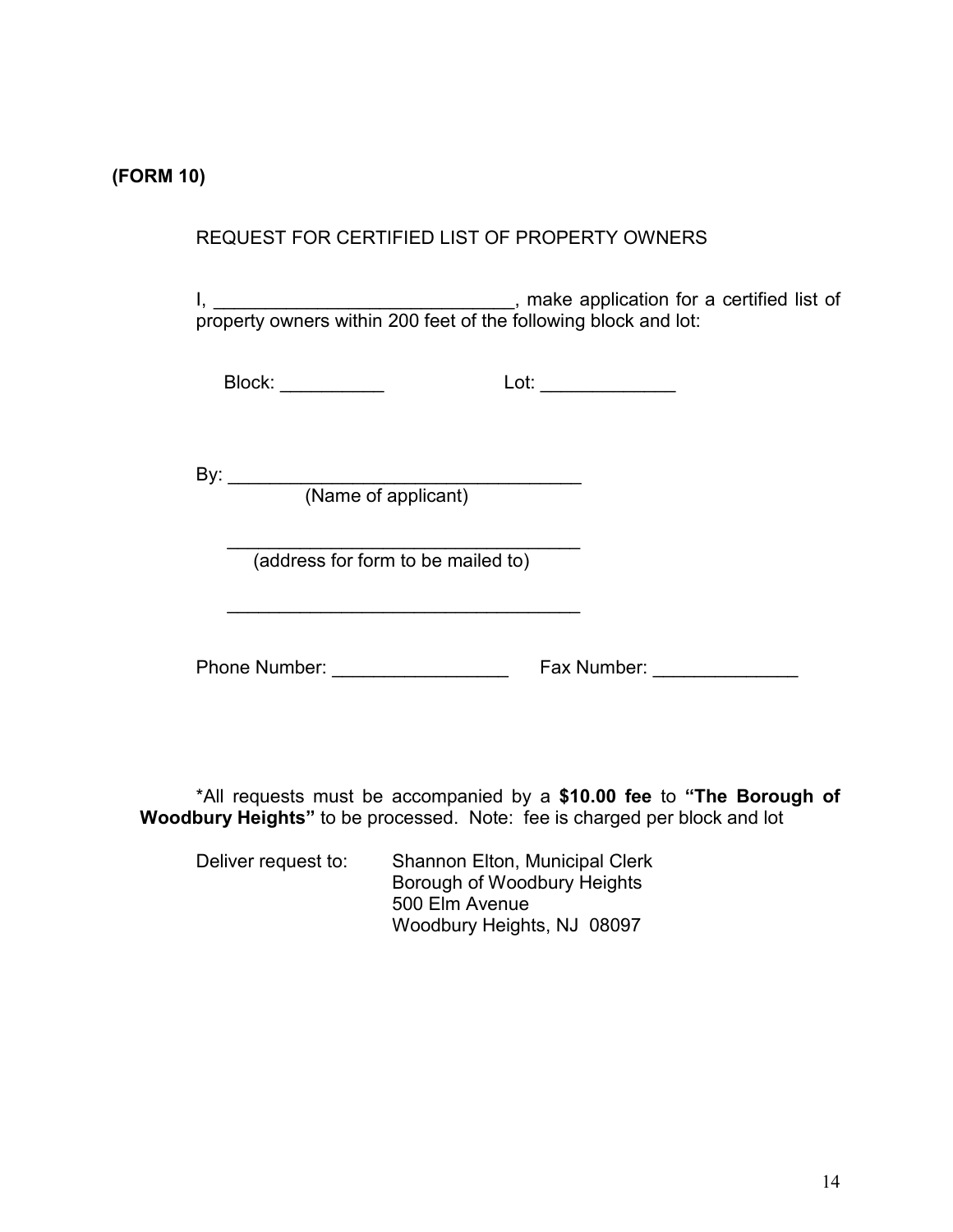#### BOROUGH OF WOODBURY HEIGHTS PLANNING/ZONING BOARD 500 ELM AVENUE WOODBURY HEIGHTS, NJ 08097 (856) 848-2832 EXT. 16

#### **INFORMATION SHEET**

#### **MEETING DATE:**

Meetings are scheduled to be held on the first Monday of each calendar month at 7:00 PM, with the exception of July & September. Please note that the Board will only meet if there is an agenda. Each application will be assigned an agenda slot based on time of submission.

#### SOLICITOR:

B. Michael Borelli Phone (856) 582-8288 40 N. Woodbury-Glassboro Rd [mborelli@aol.com](mailto:mborelli@aol.com) Pitman, NJ 08071

#### ENGINEER:

Mark Brunermer, PE, CMC [mrb@sickelsassco.com](mailto:mrb@sickelsassco.com) Sickels and Associates Sherwood Mew 833 Kings Highway Woodbury, NJ 08096 Phone (856) 848-6800

PROFESSIONAL PLANNER: Tiffany Morrissey, PP, AICP  $t$ cuviello@verizon.net

Galloway, NJ 08205 Phone (609) 652-0271

### LEGAL PUBLICATION: South Jersey Times Phone: 1-(800)-350-4169 Attn: Legal Advertising Fax: (732) 243-2718 Bridgeton, NJ 08062

### SECRETARY TO THE BOARD 500 Elm Avenue Fax (856) 848-1763 Woodbury Heights, NJ 08097 [planning@bwhnj.com](mailto:planning@bwhnj.com)

7 Equestrian Drive 856-912-4415 (cell)

161 Bridgeton Pk., Bldg. E Email: [SJTLegalAds@njadvancemedia.com](mailto:SJTLegalAds@njadvancemedia.com)

Shannon Elton Phone (856) 848-2832 ext. 10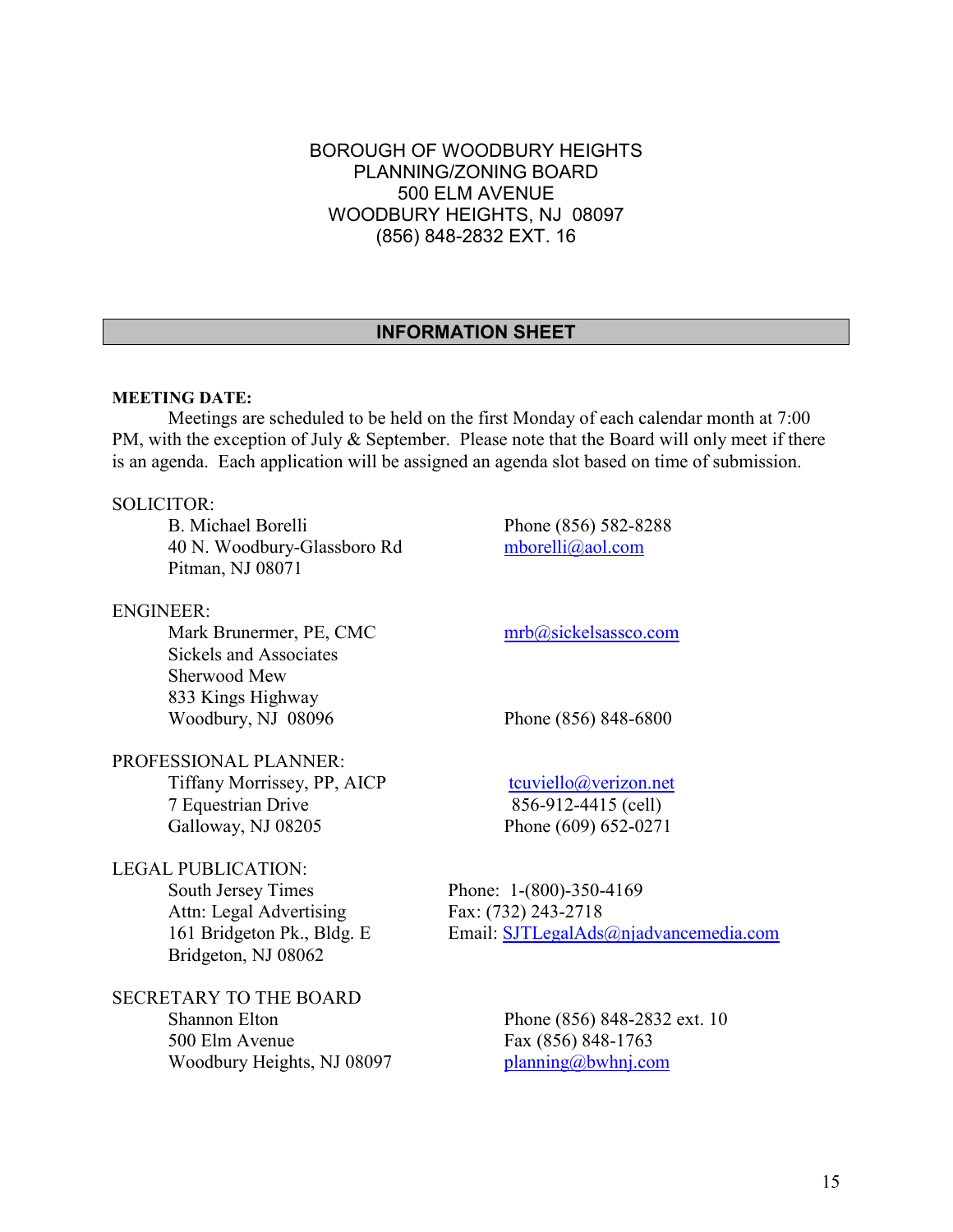### **(Form 11)**

### **FEE SCHEDULE**:

Please refer to Borough Ordinance 10-2008, which is included as part of this package. All fees are due at the time that the application is filed. **Separate checks must be presented for the escrow fees and the application/publication fees**. Both checks should be made payable to **"The Borough of Woodbury Heights".**

All escrow accounts are held in trust by the Borough of Woodbury Heights in the applicant's name and tax identification number (or social security number).

| DIRECTIONS: |
|-------------|
|-------------|

Fill in the following information:

**CLIENT NAME**: \_\_\_\_\_\_\_\_\_\_\_\_\_\_\_\_\_\_\_\_\_\_\_\_\_\_\_\_\_\_\_\_\_\_\_\_\_\_\_\_\_\_\_

(Should be the name in which the application was filed.)

**ADDRESS**: \_\_\_\_\_\_\_\_\_\_\_\_\_\_\_\_\_\_\_\_\_\_\_\_\_\_\_\_\_\_\_\_\_\_\_\_\_\_\_\_\_\_\_\_\_\_

(Address of the applicant)

**APPLICANT'S DOB**: \_\_\_\_\_\_\_\_\_\_\_\_\_\_\_\_\_\_\_\_\_\_\_\_\_\_\_\_\_\_\_\_\_\_\_\_\_\_\_\_

(If Applicable)

**TAX ID NUMBER**: \_\_\_\_\_\_\_\_\_\_\_\_\_\_\_\_\_\_\_\_\_\_\_\_\_\_\_\_\_\_\_\_\_\_\_\_\_\_\_\_\_

(Corporate TIN or social security number for individuals)

**TAX PAYER'S SIGNATURE**: \_\_\_\_\_\_\_\_\_\_\_\_\_\_\_\_\_\_\_\_\_\_\_\_\_\_\_\_\_\_\_\_

(Signature of the applicant)

**\*The bank requires a W-9 be completed and submitted with any initial escrow fees. Please include form with the submission of the fees to the Board with the application.** 

#### **APPLICATION FEES ARE NON-REFUNDABLE**

In the event the escrow amount posted by the Applicant as required is not sufficient to cover professional charges incurred, then the applicant shall pay the amount required over and above the previously posted escrow. No zoning or building permits, certificates of occupancy or any other types of permits will be issued in respect to the application until all bills have been paid.

\_\_\_\_\_\_\_\_\_\_\_\_\_\_\_\_\_\_\_\_\_\_\_\_\_\_\_\_\_\_\_\_\_\_\_\_\_\_\_\_\_\_\_\_\_\_\_

I have read the above paragraph and agree with the conditions therein.

APPLICANT:

Signature Date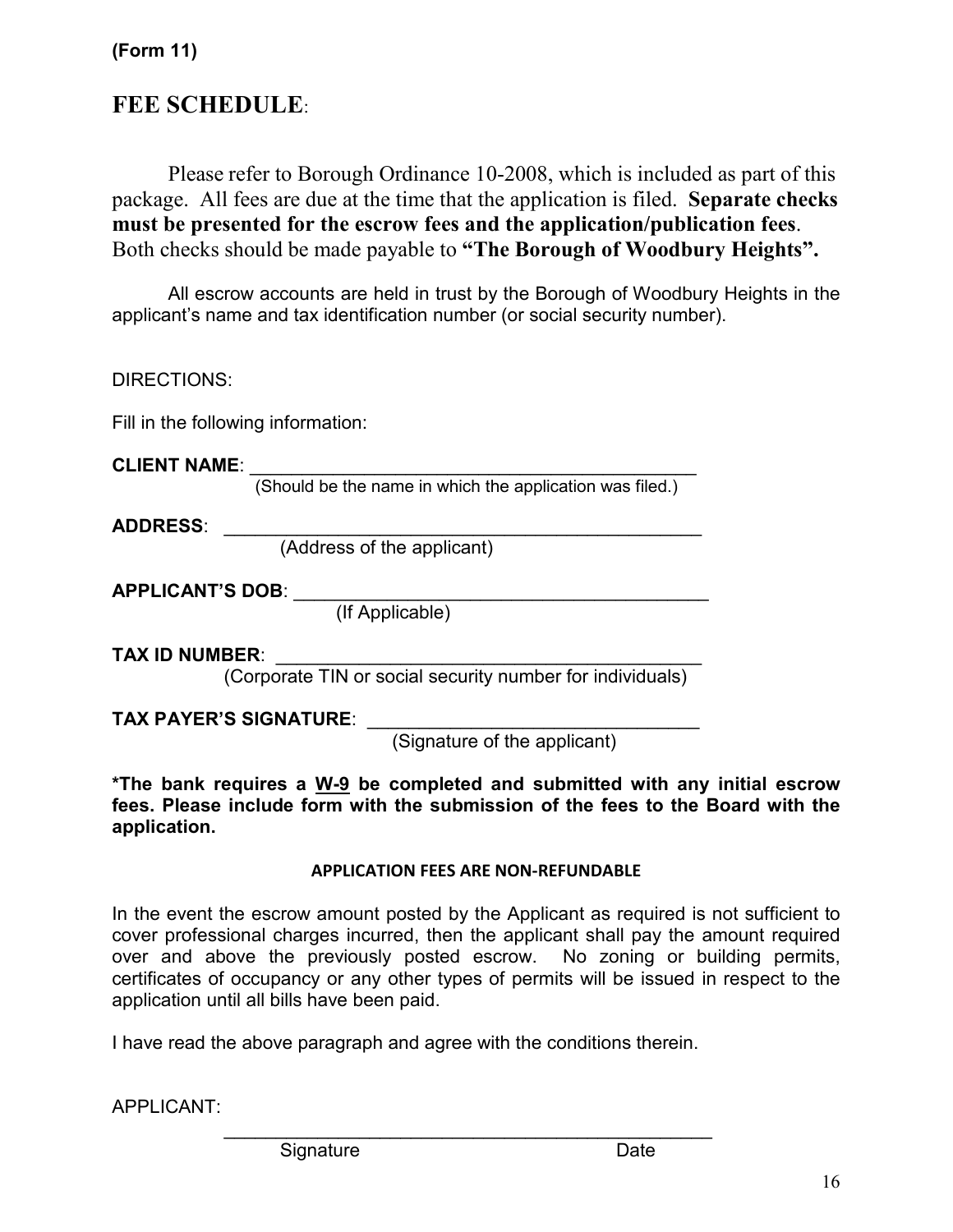### **APPEALS AGAINST CHARGES**

- $\blacklozenge$  Appeals must be filed within forty-five (45) days of receipt of voucher. If voucher is not received, then within sixty (60) days of receipt of account statement.
- ♦ For an appeal of any charges the applicant must notify the Governing Body, Board Secretary and Professional in writing.
- ♦ Governing Body or designee has reasonable time to fix any charges.
- ♦ If applicant is not satisfied by local efforts, they must go to the County Construction Code Appeal Board.
- $\triangle$  Appeal must be in writing and copies sent to all parties affected by the appeal.
- ♦ During an appeal process, all work on the application or project must continue normally, without any adverse action by the municipality or applicant.

### **PROCEDURES FOR ESCROW CHARGES**

- ♦ **Professionals send copies of invoices to applicants and the planning board.**
- ♦ **Bank Statements can be obtained through the Board Secretary upon request. .**
- ♦ **If Insufficient Funds arise, Board Secretary sends notice to the applicant. \*\*Township cannot stop work without giving reasonable time for the applicant to replenish funds.**
- ♦ **Applicant must notify Board Secretary when project is complete by way of certified mail.**
- ♦ **Board Secretary notifies professionals. Professionals have thirty (30) days to submit all final bills if determined complete.**
- ♦ **Board secretary has forty-five (45) days after the thirty (30) days to submit a final account statement and refund any escrow.**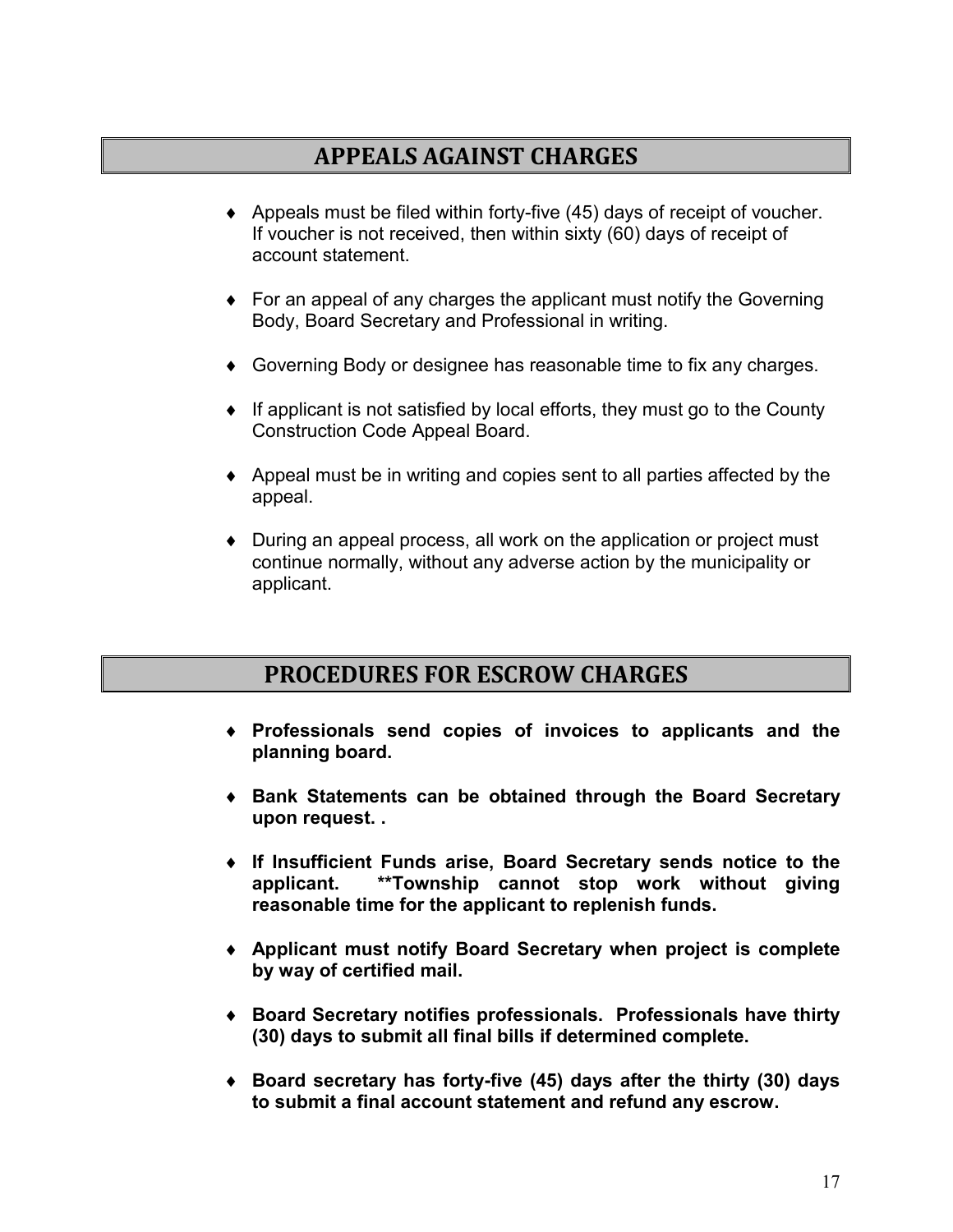#### **1995 DEVELOPER ESCROW STATUTE AMENDMENTS EFFECTIVE SEPTEMBER 17, 1995 DLGS ANNOTATION OF P.L. 1995, C.54 – DEVELOPER ESCROW AMENDMENT**

## **§70-48 LAND DEVELOPMENT §70-48 ARTICLE IX FEES, GUARANTEES; INSPECTIONS**

**§70-48** [Amended 6-18-86 by Ord. No. 5-86; 2-15-89 by Ord. No. 5-89; 7-17-92 by Ord. No. 11- 92 and 10-15-2008 by Ord. No. 10-2008]

(a) The following list of applications must be accompanied, at the time of submission of the application, by the fees and escrow amounts set forth in Schedule 2-1, below. These fees and escrow amounts shall consist of the sum of the following: 1) in Column A, an Administrative Fee which is charged to the applicant to cover the costs associated with the clerical processing and filing of the application, which fee shall be nonrefundable; and 2) in Column B, a professional review escrow amount which shall be deposited into the Professional Review Escrow Account, maintained by the Municipal Treasurer. The deposit required of the applicant and deposited into the Professional Review Escrow Account shall cover the costs associated with the required review of the application by the Zoning Board of Adjustment or Planning Board's engineer, planner, attorney or other professional consultant and for applications submitted pursuant to N.J.S.A. 40:55D-70d, such other professionals as the Zoning Board of Adjustment may reasonably require, which review shall include a written report on the application to be submitted to the Board.

#### **SCHEDULE 2-1 MANDATORY DEVELOPMENT FEES**

| <b>Type of Development Application</b> |                                                                        | Column A<br><b>Administrative Fee</b> |            | Column B<br><b>Prof. Review Escrow</b> |  |
|----------------------------------------|------------------------------------------------------------------------|---------------------------------------|------------|----------------------------------------|--|
|                                        | <b>Planning Board Fees:</b>                                            |                                       |            |                                        |  |
| Α.                                     | Residential.<br>(1) Minor Subdivision:                                 |                                       | \$250.00   | \$1,000.00                             |  |
|                                        | (2) Preliminary Major Subdivision:<br>(Including Amended Applications) |                                       | \$750.00   | \$4,000.00                             |  |
|                                        | (3) Final Major Subdivision:                                           |                                       | \$750.00   | \$2,500.00                             |  |
| B <sub>1</sub>                         | Non-Residential.<br>(1) Minor Subdivision:                             |                                       | \$1,000.00 | \$1,500.00                             |  |
|                                        | (2) Preliminary Major Subdivision:                                     |                                       | \$1,500.00 | \$3,000.00                             |  |
|                                        | (3) Final Major Subdivision:                                           |                                       | \$1,500.00 | \$3,000.00                             |  |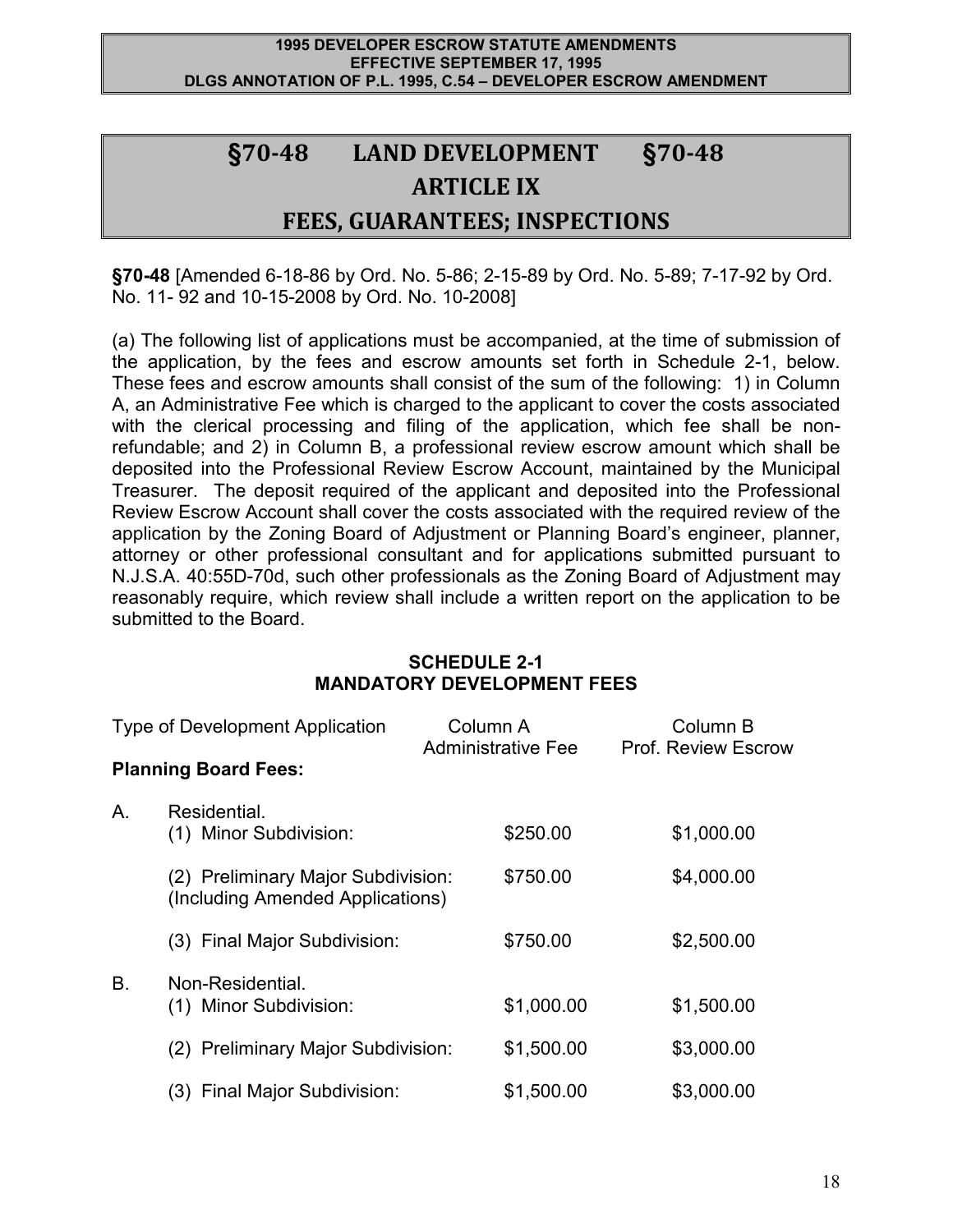| C. | Site Plan.<br>(1) Preliminary Site Plan:   | \$1,500.00 | \$3,000.00      |  |  |
|----|--------------------------------------------|------------|-----------------|--|--|
|    | (2) Final Site Plan:                       | \$750.00   | \$2,000.00      |  |  |
|    | (3) Site Plan Waiver:                      | \$750.00   | \$1,000.00      |  |  |
| D. | <b>Sketch Plat Review:</b>                 | \$300.00   | \$500.00        |  |  |
|    | <b>Zoning Board Fees:</b>                  |            |                 |  |  |
| Е. | <b>Bulk Variances.</b><br>(1) Residential: | \$250.00   | \$750.00        |  |  |
|    | (2) Nonresidential:                        | \$250.00   | \$1,250.00      |  |  |
| Е. | Use Variance:                              | \$500.00   | \$1,500.00      |  |  |
| G. | Appeals:                                   | \$500.00   | \$500.00        |  |  |
| Η. | Permits:                                   | \$350.00   | \$350.00        |  |  |
| I. | Interpretation:                            | \$150.00   | \$500.00        |  |  |
| J. | <b>Legal Notice</b>                        | \$50.00    | $\sim N/A \sim$ |  |  |

(b)Where one (1) application for development includes several approval requests, the aggregate sum of the individual required fees shall be paid.

(c) Each applicant for subdivision or site plan approval shall agree in writing to pay all reasonable costs for professional review of the application and for inspection of the improvements. All such costs for review and inspection must be paid before any construction permit is issued, and all remaining costs must be paid in full before any occupancy of the premises is permitted or certificate of occupancy issued.

(d) If an applicant desires a certified court reporter, the cost of taking testimony and transcribing it and providing a copy of the transcript to the Borough shall be at the expense of the applicant, who shall also arrange for the reporter's attendance.

NOTE: The affidavit of ownership must be completed and filed with the Gloucester County Planning Board.

**NOTE:** The \$50 LEGAL NOTICE PUBLICATION FEE **MUST** BE ADDED TO THE ADMINISTRATIVE FEES LISTED ABOVE WITH YOUR APPLICATION.